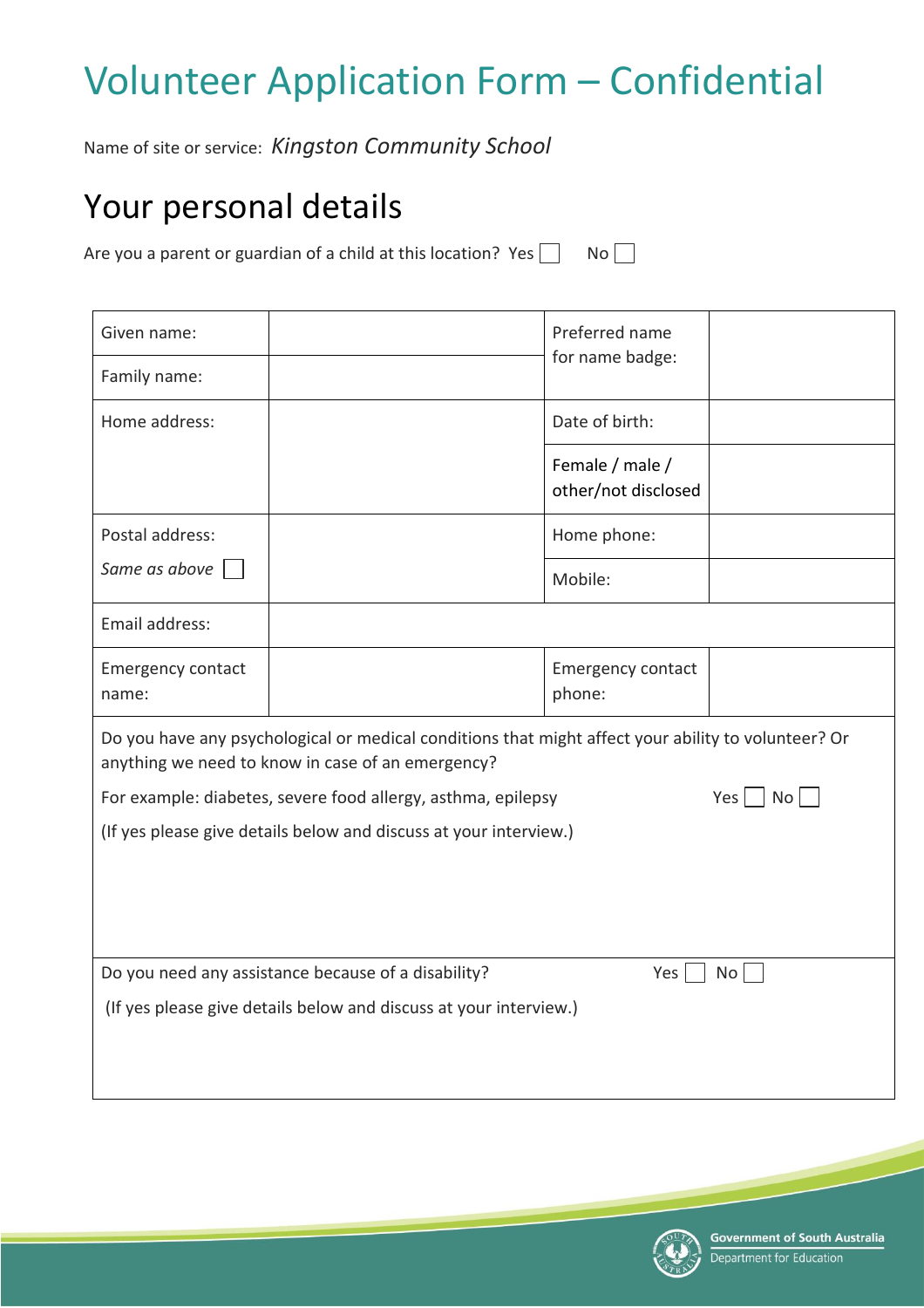## Your volunteering, employment or study details

| Tell us about something you've done recently |  |  |
|----------------------------------------------|--|--|
| Name of organisation:                        |  |  |
| Organisation phone:                          |  |  |

#### How can you connect with our community?

| Your country of birth:                                                                                                                                                                       |               |            |
|----------------------------------------------------------------------------------------------------------------------------------------------------------------------------------------------|---------------|------------|
| Are you of Aboriginal and/or Torres Strait Islander<br>origin?                                                                                                                               | Yes  <br>No l | Not stated |
| Languages you speak other than English:                                                                                                                                                      |               |            |
| Availability:                                                                                                                                                                                |               |            |
| What days and times do you think you could<br>volunteer?                                                                                                                                     |               |            |
| Tell us about yourself:<br>List a few things that you can contribute to your<br>role as a volunteer. For example, mentoring,<br>gardening, storytelling, administration, sport<br>and so on. |               |            |

### Screening

| Volunteering with us might mean that you need a working with children<br>check.                                                                            |      |
|------------------------------------------------------------------------------------------------------------------------------------------------------------|------|
| Yes  <br>You understand that if a working with children check is needed you will not<br>be able to start volunteering until a clearance has been received. | Noll |
| If you have a working with children check already, please provide us with your<br>screening reference number:                                              |      |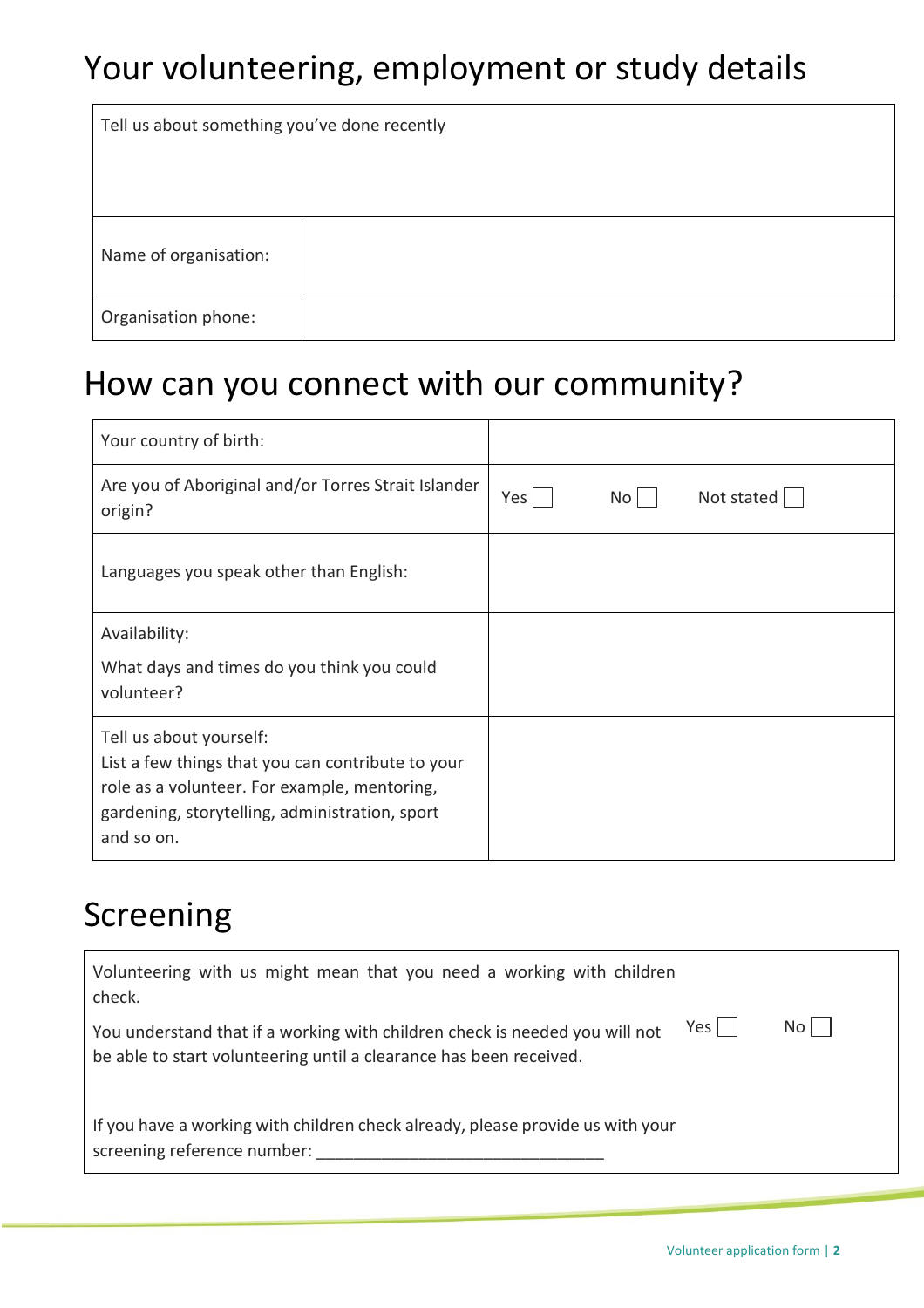### Your personal referees

We will contact these people to find out a bit more about you. It's okay if it's someone at our school or centre who already knows you. We just need at least one person's details.

#### Referee 1

| Name: |                                                                                                          | Email or phone: |  |
|-------|----------------------------------------------------------------------------------------------------------|-----------------|--|
|       |                                                                                                          |                 |  |
|       | How do you know this person?                                                                             |                 |  |
|       | $\Box$ volunteer coordinator $\Box$ other (please specify):<br>$ $ friend $ $ relative $ $  <br>employer |                 |  |

#### Referee 2

| Name:                                                                                                                                                   | Email or phone: |  |
|---------------------------------------------------------------------------------------------------------------------------------------------------------|-----------------|--|
|                                                                                                                                                         |                 |  |
| How do you know this person?                                                                                                                            |                 |  |
| $\lceil$ friend $\lceil$ $\lceil$ relative $\lceil$ $\lceil$ employer $\lceil$ $\lceil$ volunteer coordinator $\lceil$ $\lceil$ other (please specify): |                 |  |
|                                                                                                                                                         |                 |  |

## Volunteer declaration – confidential

To make sure we meet our commitment to child safety, we need this information and declaration from you.

If you have any questions about this declaration, please talk to the education or early childhood service leader.

| Have you ever been investigated or found guilty of any criminal offence,<br>including any traffic offences not resolved by expiation?                                    | Yes.  | Nol  |
|--------------------------------------------------------------------------------------------------------------------------------------------------------------------------|-------|------|
| Have you ever been dismissed or resigned from any employment or a<br>volunteer role in response to or following allegations of improper<br>conduct relating to children? | Yes.  | No I |
| Have you ever been the subject of allegations or an investigation or any<br>other process relating to alleged misconduct by you as a volunteer or an<br>employee?        | Yes l | No L |

٦